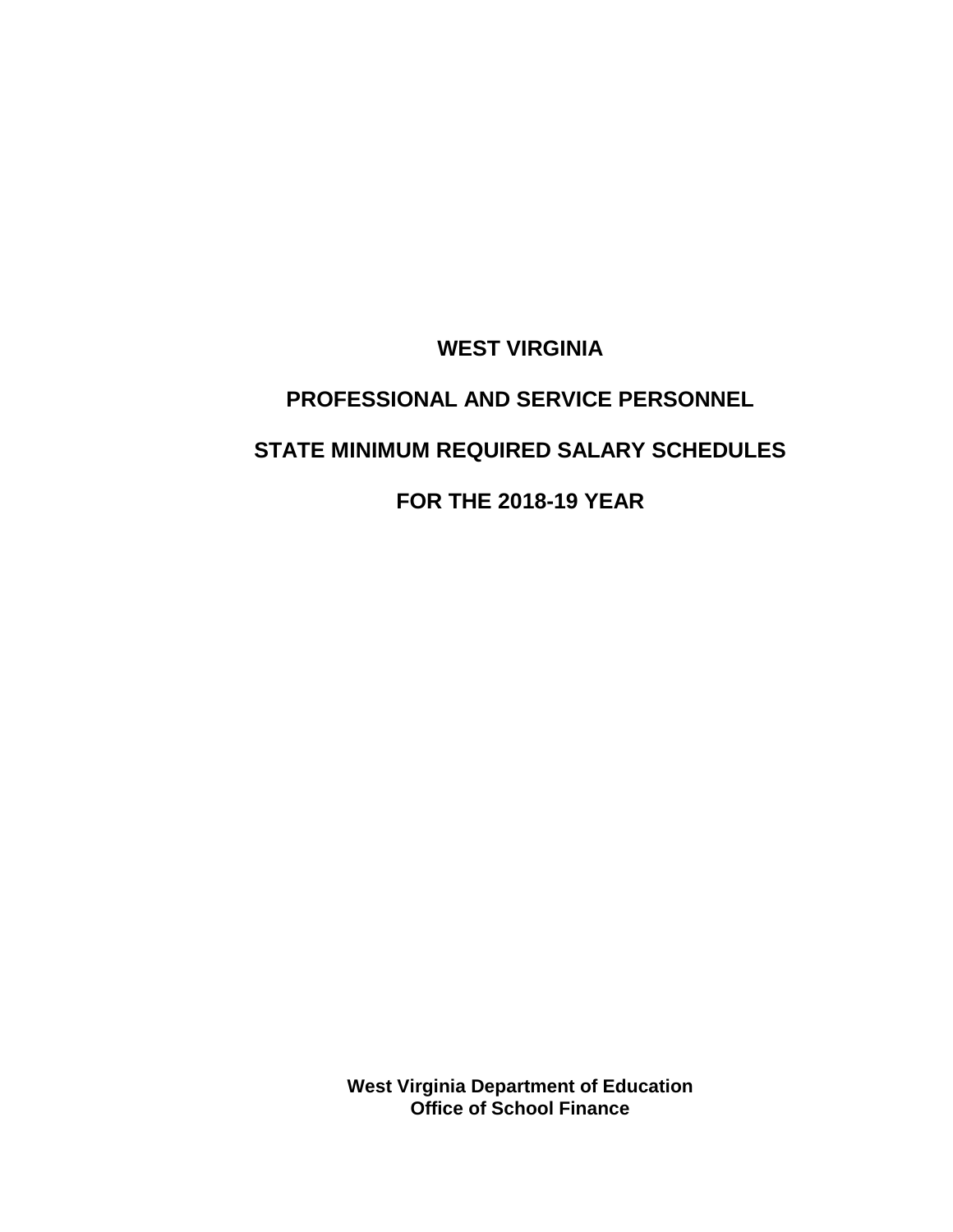### **TEACHERS' STATE MINIMUM SALARY SCHEDULE TEACHERS' STATE MINIMUM SALARY SCHEDULE STATE BASIC SALARY WITHOUT EQUITY FOR THE 2018-19 YEAR FOR THE 2018-19 YEAR**

| Years<br>Exp. | 4th<br>Class | 3rd<br>Class | 2nd<br>Class | A.B.   | A.B.<br>$+15$ | <b>M.A.</b> | M.A.<br>$+15$ | M.A.<br>$+30$ | M.A.<br>$+45$ | Doc-<br>torate |
|---------------|--------------|--------------|--------------|--------|---------------|-------------|---------------|---------------|---------------|----------------|
| 0             | 29,937       | 30,626       | 30,892       | 32,335 | 33,096        | 34,863      | 35,624        | 36,385        | 37,146        | 38,181         |
| 1             | 30,265       | 30,954       | 31,220       | 32,853 | 33,614        | 35,382      | 36,143        | 36,903        | 37,664        | 38,699         |
| 2             | 30,594       | 31,282       | 31,548       | 33,372 | 34,133        | 35,900      | 36,661        | 37,422        | 38,183        | 39,218         |
| 3             | 30,922       | 31,610       | 31,876       | 33,891 | 34,651        | 36,419      | 37,180        | 37,940        | 38,701        | 39,736         |
| 4             | 31,494       | 32,182       | 32,448       | 34,653 | 35,414        | 37,182      | 37,943        | 38,703        | 39,464        | 40,499         |
| 5             | 31,822       | 32,510       | 32,776       | 35,172 | 35,933        | 37,700      | 38,461        | 39,222        | 39,983        | 41,018         |
| 6             | 32,150       | 32,838       | 33,104       | 35,690 | 36,451        | 38,219      | 38,980        | 39,740        | 40,501        | 41,536         |
| 7             | 32,478       | 33,167       | 33,432       | 36,209 | 36,970        | 38,737      | 39,498        | 40,259        | 41,020        | 42,055         |
| 8             | 32,806       | 33,495       | 33,761       | 36,727 | 37,488        | 39,256      | 40,017        | 40,777        | 41,538        | 42,573         |
| 9             | 33,134       | 33,823       | 34,089       | 37,246 | 38,007        | 39,774      | 40,535        | 41,296        | 42,057        | 43,092         |
| 10            | 33,463       | 34,151       | 34,417       | 37,766 | 38,526        | 40,294      | 41,055        | 41,816        | 42,576        | 43,611         |
| 11            | 33,791       | 34,479       | 34,745       | 38,284 | 39,045        | 40,813      | 41,573        | 42,334        | 43,095        | 44,130         |
| 12            | 34,119       | 34,807       | 35,073       | 38,803 | 39,563        | 41,331      | 42,092        | 42,853        | 43,613        | 44,648         |
| 13            | 34,447       | 35,135       | 35,401       | 39,321 | 40,082        | 41,850      | 42,610        | 43,371        | 44,132        | 45,167         |
| 14            | 34,775       | 35,463       | 35,729       | 39,840 | 40,600        | 42,368      | 43,129        | 43,890        | 44,650        | 45,685         |
| 15            | 35,103       | 35,791       | 36,057       | 40,358 | 41,119        | 42,887      | 43,647        | 44,408        | 45,169        | 46,204         |
| 16            | 35,431       | 36,119       | 36,385       | 40,877 | 41,637        | 43,405      | 44,166        | 44,927        | 45,687        | 46,722         |
| 17            | 35,759       | 36,448       | 36,713       | 41,395 | 42,156        | 43,924      | 44,685        | 45,445        | 46,206        | 47,241         |
| 18            | 36,087       | 36,776       | 37,042       | 41,914 | 42,675        | 44,442      | 45,203        | 45,964        | 46,725        | 47,760         |
| 19            | 36,415       | 37,104       | 37,370       | 42,432 | 43,193        | 44,961      | 45,722        | 46,482        | 47,243        | 48,278         |
| 20            | 36,743       | 37,432       | 37,698       | 42,951 | 43,712        | 45,479      | 46,240        | 47,001        | 47,762        | 48,797         |
| 21            | 37,072       | 37,760       | 38,026       | 43,469 | 44,230        | 45,998      | 46,759        | 47,519        | 48,280        | 49,315         |
| 22            | 37,400       | 38,088       | 38,354       | 43,988 | 44,749        | 46,516      | 47,277        | 48,038        | 48,799        | 49,834         |
| 23            | 37,728       | 38,416       | 38,682       | 44,507 | 45,267        | 47,035      | 47,796        | 48,556        | 49,317        | 50,352         |
| 24            | 38,056       | 38,744       | 39,010       | 45,025 | 45,786        | 47,554      | 48,314        | 49,075        | 49,836        | 50,871         |
| 25            | 38,384       | 39,072       | 39,338       | 45,544 | 46,304        | 48,072      | 48,833        | 49,594        | 50,354        | 51,389         |
| 26            | 38,712       | 39,400       | 39,666       | 46,062 | 46,823        | 48,591      | 49,351        | 50,112        | 50,873        | 51,908         |
| 27            | 39,040       | 39,728       | 39,994       | 46,581 | 47,341        | 49,109      | 49,870        | 50,631        | 51,391        | 52,426         |
| 28            | 39,368       | 40,057       | 40,322       | 47,099 | 47,860        | 49,628      | 50,388        | 51,149        | 51,910        | 52,945         |
| 29            | 39,696       | 40,385       | 40,651       | 47,618 | 48,378        | 50,146      | 50,907        | 51,668        | 52,428        | 53,463         |
| $30\,$        | 40,024       | 40,713       | 40,979       | 48,136 | 48,897        | 50,665      | 51,425        | 52,186        | 52,947        | 53,982         |
| 31            | 40,353       | 41,041       | 41,307       | 48,655 | 49,416        | 51,183      | 51,944        | 52,705        | 53,465        | 54,500         |
| 32            | 40,681       | 41,369       | 41,635       | 49,173 | 49,934        | 51,702      | 52,463        | 53,223        | 53,984        | 55,019         |
| 33            | 41,009       | 41,697       | 41,963       | 49,692 | 50,453        | 52,220      | 52,981        | 53,742        | 54,503        | 55,538         |
| 34            | 41,337       | 42,025       | 42,291       | 50,210 | 50,971        | 52,739      | 53,500        | 54,260        | 55,021        | 56,056         |
| 35            | 41,665       | 42,353       | 42,619       | 50,729 | 51,490        | 53,257      | 54,018        | 54,779        | 55,540        | 56,575         |

Note: This schedule does not include the \$600 supplement for classroom teachers with at least 20 years of teaching experience (WVC §18A-4-2), the \$3,500 supplement for those with national certification from the National Board of Professional Teaching Standards (NBPTS) (WVC §18A-4-2a), the \$2,500 supplement for speech-language pathologists, audiologists, counselors, school psychologists, or school nurses with national certification (WVC §18A-4-4b), or the \$2,000 supplement for classroom teachers with NBPTS certification who are employed at a school designated as a persistently low performing school and who serve in a mentoring capacity for other teachers at the school (WVC §18A-4-2c).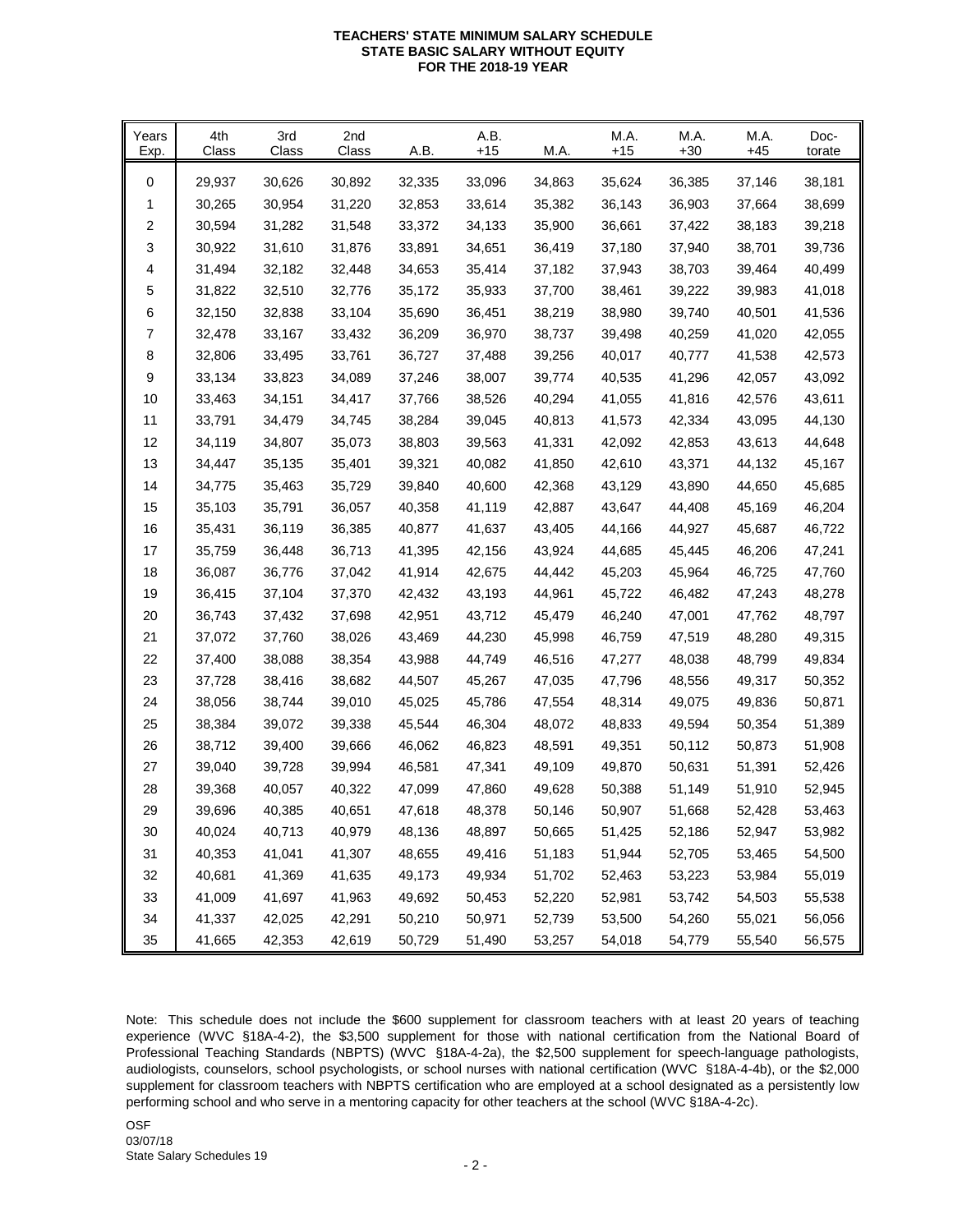### **TEACHERS' STATE MINIMUM SALARY SCHEDULE TEACHERS' STATE MINIMUM SALARY SCHEDULE STATE EQUITY SUPPLEMENT SCHEDULE FOR THE 2018-19 YEAR FOR THE 2018-19 YEAR**

| Years<br>Exp. | 4th<br>Class | 3rd<br>Class | 2nd<br>Class | A.B.  | A.B.<br>$+15$ | M.A.  | M.A.<br>$+15$ | M.A.<br>$+30$ | M.A.<br>$+45$ | Doc-<br>torate |
|---------------|--------------|--------------|--------------|-------|---------------|-------|---------------|---------------|---------------|----------------|
| 0             | 1,781        | 1,796        | 1,877        | 2,360 | 2,452         | 2,644 | 2,740         | 2,836         | 2,836         | 2,927          |
| 1             | 1,819        | 1,863        | 1,946        | 2,429 | 2,521         | 2,713 | 2,809         | 2,905         | 2,905         | 2,996          |
| 2             | 1,857        | 1,930        | 2,015        | 2,498 | 2,590         | 2,782 | 2,878         | 2,974         | 2,974         | 3,065          |
| 3             | 1,895        | 1,997        | 2,084        | 2,567 | 2,659         | 2,851 | 2,947         | 3,043         | 3,043         | 3,134          |
| 4             | 1,933        | 2,064        | 2,153        | 2,636 | 2,728         | 2,920 | 3,016         | 3,112         | 3,112         | 3,203          |
| 5             | 1,971        | 2,131        | 2,222        | 2,705 | 2,797         | 2,989 | 3,085         | 3,181         | 3,181         | 3,272          |
| 6             | 2,009        | 2,198        | 2,291        | 2,774 | 2,866         | 3,058 | 3,154         | 3,250         | 3,250         | 3,341          |
| 7             | 2,047        | 2,265        | 2,360        | 2,843 | 2,935         | 3,127 | 3,223         | 3,319         | 3,319         | 3,410          |
| 8             | 2,085        | 2,332        | 2,429        | 2,912 | 3,004         | 3,196 | 3,292         | 3,388         | 3,388         | 3,479          |
| 9             | 2,123        | 2,399        | 2,498        | 2,981 | 3,073         | 3,265 | 3,361         | 3,457         | 3,457         | 3,548          |
| 10            | 2,161        | 2,466        | 2,567        | 3,050 | 3,142         | 3,334 | 3,430         | 3,526         | 3,526         | 3,617          |
| 11            | 2,199        | 2,533        | 2,636        | 3,119 | 3,211         | 3,403 | 3,499         | 3,595         | 3,595         | 3,686          |
| 12            | 2,237        | 2,600        | 2,705        | 3,188 | 3,280         | 3,472 | 3,568         | 3,664         | 3,664         | 3,755          |
| 13            | 2,275        | 2,667        | 2,774        | 3,257 | 3,349         | 3,541 | 3,637         | 3,733         | 3,733         | 3,824          |
| 14            | 2,313        | 2,734        | 2,843        | 3,326 | 3,418         | 3,610 | 3,706         | 3,802         | 3,802         | 3,893          |
| 15            | 2,351        | 2,801        | 2,912        | 3,395 | 3,487         | 3,679 | 3,775         | 3,871         | 3,871         | 3,962          |
| 16            | 2,389        | 2,868        | 2,981        | 3,464 | 3,556         | 3,748 | 3,844         | 3,940         | 3,940         | 4,031          |
| 17            | 2,427        | 2,935        | 3,050        | 3,533 | 3,625         | 3,817 | 3,913         | 4,009         | 4,009         | 4,100          |
| 18            | 2,465        | 3,002        | 3,119        | 3,602 | 3,694         | 3,886 | 3,982         | 4,078         | 4,078         | 4,169          |
| 19            | 2,503        | 3,069        | 3,188        | 3,671 | 3,763         | 3,955 | 4,051         | 4,147         | 4,147         | 4,238          |
| 20            | 2,541        | 3,136        | 3,257        | 3,740 | 3,832         | 4,024 | 4,120         | 4,216         | 4,216         | 4,307          |
| 21            | 2,579        | 3,203        | 3,326        | 3,809 | 3,901         | 4,093 | 4,189         | 4,285         | 4,285         | 4,376          |
| 22            | 2,617        | 3,270        | 3,395        | 3,878 | 3,970         | 4,162 | 4,258         | 4,354         | 4,354         | 4,445          |
| 23            | 2,655        | 3,337        | 3,464        | 3,947 | 4,039         | 4,231 | 4,327         | 4,423         | 4,423         | 4,514          |
| 24            | 2,693        | 3,404        | 3,533        | 4,016 | 4,108         | 4,300 | 4,396         | 4,492         | 4,492         | 4,583          |
| 25            | 2,731        | 3,471        | 3,602        | 4,085 | 4,177         | 4,369 | 4,465         | 4,561         | 4,561         | 4,652          |
| 26            | 2,769        | 3,538        | 3,671        | 4,154 | 4,246         | 4,438 | 4,534         | 4,630         | 4,630         | 4,721          |
| 27            | 2,807        | 3,605        | 3,740        | 4,223 | 4,315         | 4,507 | 4,603         | 4,699         | 4,699         | 4,790          |
| 28            | 2,845        | 3,672        | 3,809        | 4,292 | 4,384         | 4,576 | 4,672         | 4,768         | 4,768         | 4,859          |
| 29            | 2,883        | 3,739        | 3,878        | 4,361 | 4,453         | 4,645 | 4,741         | 4,837         | 4,837         | 4,928          |
| 30            | 2,921        | 3,806        | 3,947        | 4,430 | 4,522         | 4,714 | 4,810         | 4,906         | 4,906         | 4,997          |
| 31            | 2,959        | 3,873        | 4,016        | 4,499 | 4,591         | 4,783 | 4,879         | 4,975         | 4,975         | 5,066          |
| 32            | 2,997        | 3,940        | 4,085        | 4,568 | 4,660         | 4,852 | 4,948         | 5,044         | 5,044         | 5,135          |
| 33            | 3,035        | 4,007        | 4,154        | 4,637 | 4,729         | 4,921 | 5,017         | 5,113         | 5,113         | 5,204          |
| 34            | 3,073        | 4,074        | 4,223        | 4,706 | 4,798         | 4,990 | 5,086         | 5,182         | 5,182         | 5,273          |
| 35            | 3,111        | 4,141        | 4,292        | 4,775 | 4,867         | 5,059 | 5,155         | 5,251         | 5,251         | 5,342          |

Note: This schedule does not include the \$600 supplement for classroom teachers with at least 20 years of teaching experience (WVC §18A-4-2), the \$3,500 supplement for those with national certification from the National Board of Professional Teaching Standards (NBPTS) (WVC §18A-4-2a), the \$2,500 supplement for speech-language pathologists, audiologists, counselors, school psychologists, or school nurses with national certification (WVC §18A-4-4b), or the \$2,000 supplement for classroom teachers with NBPTS certification who are employed at a school designated as a persistently low performing school and who serve in a mentoring capacity for other teachers at the school (WVC §18A-4-2c).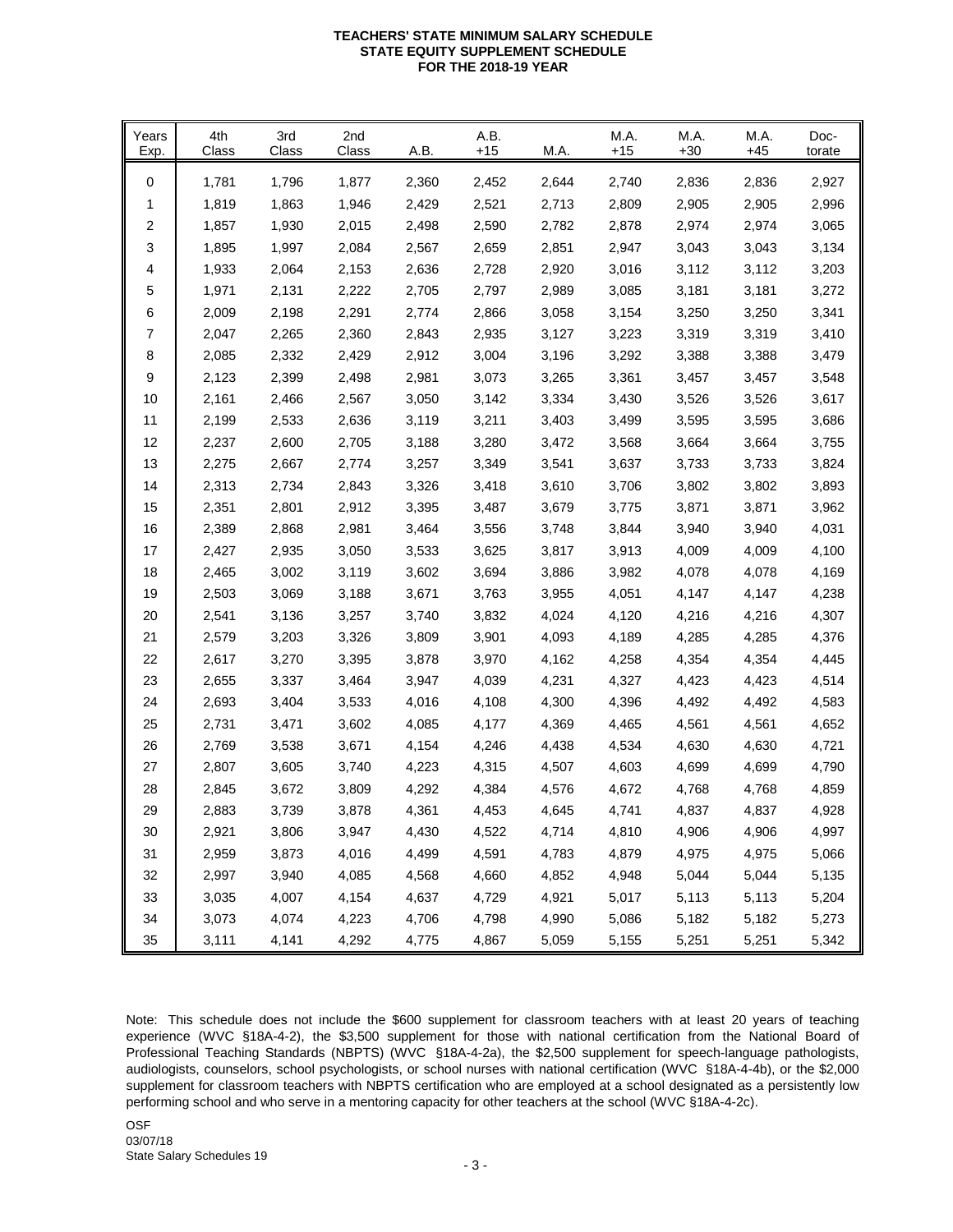## **TEACHERS' STATE MINIMUM SALARY SCHEDULE STATE TOTAL SALARY (BASIC PLUS EQUITY) FOR THE 2018-19 YEAR**

| Years<br>Exp. | 4th<br>Class | 3rd<br>Class | 2nd<br><b>Class</b> | A.B.   | A.B.<br>$+15$ | M.A.   | M.A.<br>$+15$ | M.A.<br>$+30$ | M.A.<br>$+45$ | Doc-<br>torate |
|---------------|--------------|--------------|---------------------|--------|---------------|--------|---------------|---------------|---------------|----------------|
| 0             | 31,718       | 32,422       | 32,769              | 34,695 | 35,548        | 37,507 | 38,364        | 39,221        | 39,982        | 41,108         |
| 1             | 32,084       | 32,817       | 33,166              | 35,282 | 36,135        | 38,095 | 38,952        | 39,808        | 40,569        | 41,695         |
| 2             | 32,451       | 33,212       | 33,563              | 35,870 | 36,723        | 38,682 | 39,539        | 40,396        | 41,157        | 42,283         |
| 3             | 32,817       | 33,607       | 33,960              | 36,458 | 37,310        | 39,270 | 40,127        | 40,983        | 41,744        | 42,870         |
| 4             | 33,427       | 34,246       | 34,601              | 37,289 | 38,142        | 40,102 | 40,959        | 41,815        | 42,576        | 43,702         |
| 5             | 33,793       | 34,641       | 34,998              | 37,877 | 38,730        | 40,689 | 41,546        | 42,403        | 43,164        | 44,290         |
| 6             | 34,159       | 35,036       | 35,395              | 38,464 | 39,317        | 41,277 | 42,134        | 42,990        | 43,751        | 44,877         |
| 7             | 34,525       | 35,432       | 35,792              | 39,052 | 39,905        | 41,864 | 42,721        | 43,578        | 44,339        | 45,465         |
| 8             | 34,891       | 35,827       | 36,190              | 39,639 | 40,492        | 42,452 | 43,309        | 44,165        | 44,926        | 46,052         |
| 9             | 35,257       | 36,222       | 36,587              | 40,227 | 41,080        | 43,039 | 43,896        | 44,753        | 45,514        | 46,640         |
| 10            | 35,624       | 36,617       | 36,984              | 40,816 | 41,668        | 43,628 | 44,485        | 45,342        | 46,102        | 47,228         |
| 11            | 35,990       | 37,012       | 37,381              | 41,403 | 42,256        | 44,216 | 45,072        | 45,929        | 46,690        | 47,816         |
| 12            | 36,356       | 37,407       | 37,778              | 41,991 | 42,843        | 44,803 | 45,660        | 46,517        | 47,277        | 48,403         |
| 13            | 36,722       | 37,802       | 38,175              | 42,578 | 43,431        | 45,391 | 46,247        | 47,104        | 47,865        | 48,991         |
| 14            | 37,088       | 38,197       | 38,572              | 43,166 | 44,018        | 45,978 | 46,835        | 47,692        | 48,452        | 49,578         |
| 15            | 37,454       | 38,592       | 38,969              | 43,753 | 44,606        | 46,566 | 47,422        | 48,279        | 49,040        | 50,166         |
| 16            | 37,820       | 38,987       | 39,366              | 44,341 | 45,193        | 47,153 | 48,010        | 48,867        | 49,627        | 50,753         |
| 17            | 38,186       | 39,383       | 39,763              | 44,928 | 45,781        | 47,741 | 48,598        | 49,454        | 50,215        | 51,341         |
| 18            | 38,552       | 39,778       | 40,161              | 45,516 | 46,369        | 48,328 | 49,185        | 50,042        | 50,803        | 51,929         |
| 19            | 38,918       | 40,173       | 40,558              | 46,103 | 46,956        | 48,916 | 49,773        | 50,629        | 51,390        | 52,516         |
| 20            | 39,284       | 40,568       | 40,955              | 46,691 | 47,544        | 49,503 | 50,360        | 51,217        | 51,978        | 53,104         |
| 21            | 39,651       | 40,963       | 41,352              | 47,278 | 48,131        | 50,091 | 50,948        | 51,804        | 52,565        | 53,691         |
| 22            | 40,017       | 41,358       | 41,749              | 47,866 | 48,719        | 50,678 | 51,535        | 52,392        | 53,153        | 54,279         |
| 23            | 40,383       | 41,753       | 42,146              | 48,454 | 49,306        | 51,266 | 52,123        | 52,979        | 53,740        | 54,866         |
| 24            | 40,749       | 42,148       | 42,543              | 49,041 | 49,894        | 51,854 | 52,710        | 53,567        | 54,328        | 55,454         |
| 25            | 41,115       | 42,543       | 42,940              | 49,629 | 50,481        | 52,441 | 53,298        | 54,155        | 54,915        | 56,041         |
| 26            | 41,481       | 42,938       | 43,337              | 50,216 | 51,069        | 53,029 | 53,885        | 54,742        | 55,503        | 56,629         |
| 27            | 41,847       | 43,333       | 43,734              | 50,804 | 51,656        | 53,616 | 54,473        | 55,330        | 56,090        | 57,216         |
| 28            | 42,213       | 43,729       | 44,131              | 51,391 | 52,244        | 54,204 | 55,060        | 55,917        | 56,678        | 57,804         |
| 29            | 42,579       | 44,124       | 44,529              | 51,979 | 52,831        | 54,791 | 55,648        | 56,505        | 57,265        | 58,391         |
| 30            | 42,945       | 44,519       | 44,926              | 52,566 | 53,419        | 55,379 | 56,235        | 57,092        | 57,853        | 58,979         |
| 31            | 43,312       | 44,914       | 45,323              | 53,154 | 54,007        | 55,966 | 56,823        | 57,680        | 58,440        | 59,566         |
| 32            | 43,678       | 45,309       | 45,720              | 53,741 | 54,594        | 56,554 | 57,411        | 58,267        | 59,028        | 60,154         |
| 33            | 44,044       | 45,704       | 46,117              | 54,329 | 55,182        | 57,141 | 57,998        | 58,855        | 59,616        | 60,742         |
| 34            | 44,410       | 46,099       | 46,514              | 54,916 | 55,769        | 57,729 | 58,586        | 59,442        | 60,203        | 61,329         |
| 35            | 44,776       | 46,494       | 46,911              | 55,504 | 56,357        | 58,316 | 59,173        | 60,030        | 60,791        | 61,917         |

Note: This schedule does not include the \$600 supplement for classroom teachers with at least 20 years of teaching experience (WVC §18A-4-2), the \$3,500 supplement for those with national certification from the National Board of Professional Teaching Standards (NBPTS) (WVC §18A-4-2a), the \$2,500 supplement for speech-language pathologists, audiologists, counselors, school psychologists, or school nurses with national certification (WVC §18A-4-4b), or the \$2,000 supplement for classroom teachers with NBPTS certification who are employed at a school designated as a persistently low performing school and who serve in a mentoring capacity for other teachers at the school (WVC §18A-4-2c).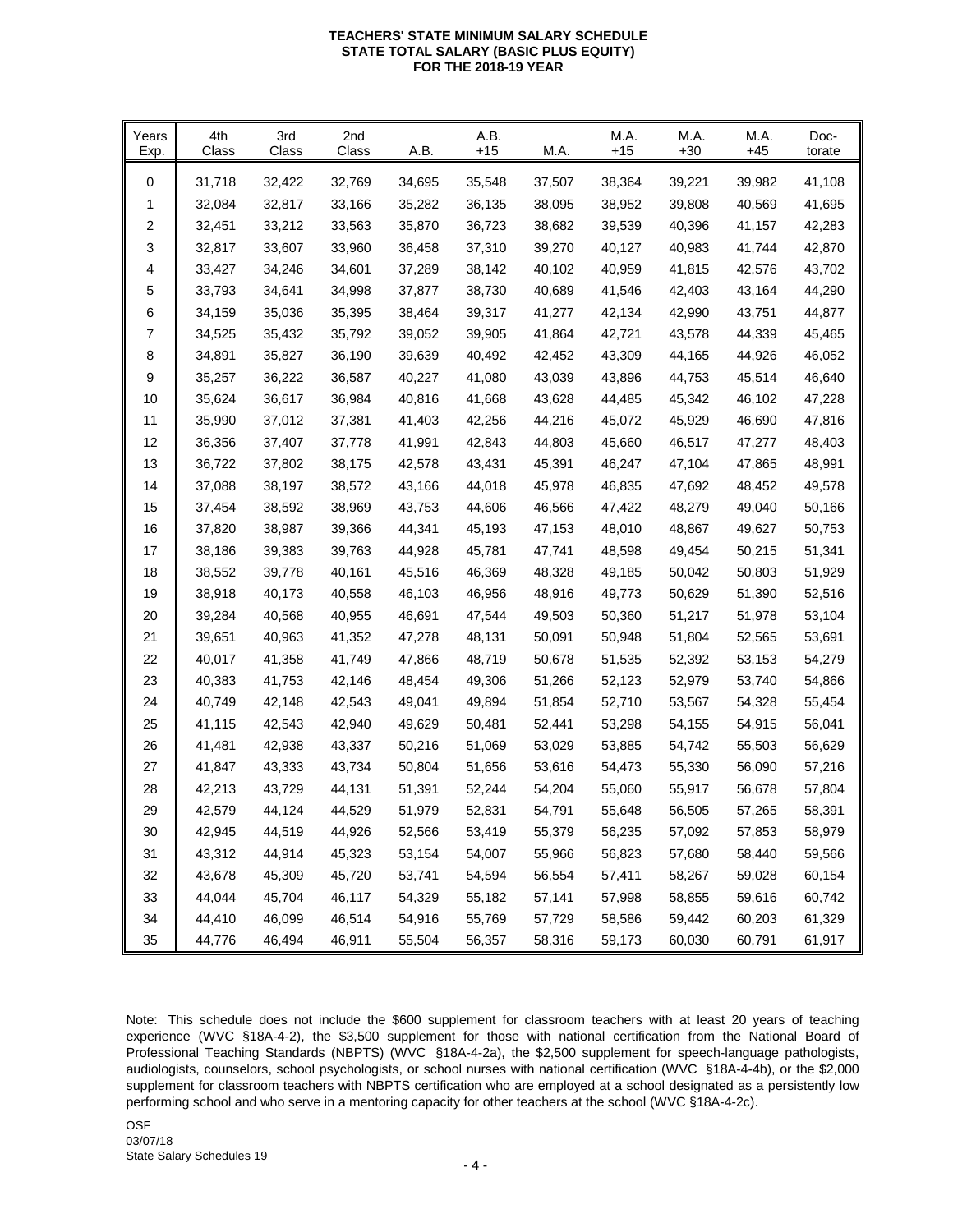# **SERVICE PERSONNEL STATE MINIMUM MONTHLY PAY SCALE STATE BASIC PAY SCALE WITHOUT EQUITY FOR THE 2018-19 YEAR FOR THE 2018-19 YEAR**

| Years       |       |       |             | PAY GRADE |       |       |       |       |
|-------------|-------|-------|-------------|-----------|-------|-------|-------|-------|
| Exp.        | Α     | В     | $\mathsf C$ | D         | Ε     | F     | G     | н     |
| $\mathbf 0$ | 1,770 | 1,791 | 1,833       | 1,886     | 1,939 | 2,002 | 2,034 | 2,107 |
| 1           | 1,802 | 1,824 | 1,865       | 1,918     | 1,972 | 2,035 | 2,066 | 2,140 |
| 2           | 1,835 | 1,856 | 1,898       | 1,951     | 2,004 | 2,067 | 2,099 | 2,172 |
| 3           | 1,867 | 1,889 | 1,931       | 1,984     | 2,037 | 2,100 | 2,132 | 2,205 |
| 4           | 1,900 | 1,922 | 1,963       | 2,016     | 2,069 | 2,133 | 2,164 | 2,239 |
| 5           | 1,933 | 1,954 | 1,996       | 2,049     | 2,102 | 2,165 | 2,197 | 2,271 |
| 6           | 1,965 | 1,987 | 2,030       | 2,082     | 2,135 | 2,198 | 2,230 | 2,304 |
| 7           | 1,999 | 2,019 | 2,062       | 2,114     | 2,167 | 2,231 | 2,262 | 2,337 |
| 8           | 2,032 | 2,052 | 2,095       | 2,147     | 2,200 | 2,263 | 2,295 | 2,369 |
| 9           | 2,064 | 2,085 | 2,128       | 2,181     | 2,233 | 2,296 | 2,327 | 2,402 |
| 10          | 2,097 | 2,118 | 2,160       | 2,213     | 2,265 | 2,330 | 2,361 | 2,435 |
| 11          | 2,130 | 2,151 | 2,193       | 2,246     | 2,298 | 2,362 | 2,394 | 2,467 |
| 12          | 2,162 | 2,184 | 2,225       | 2,279     | 2,332 | 2,395 | 2,426 | 2,500 |
| 13          | 2,195 | 2,216 | 2,258       | 2,311     | 2,364 | 2,427 | 2,459 | 2,533 |
| 14          | 2,228 | 2,249 | 2,291       | 2,344     | 2,397 | 2,460 | 2,492 | 2,565 |
| 15          | 2,260 | 2,282 | 2,323       | 2,376     | 2,429 | 2,493 | 2,524 | 2,598 |
| 16          | 2,293 | 2,314 | 2,356       | 2,409     | 2,462 | 2,525 | 2,557 | 2,631 |
| 17          | 2,325 | 2,347 | 2,390       | 2,442     | 2,495 | 2,558 | 2,590 | 2,664 |
| 18          | 2,358 | 2,380 | 2,422       | 2,474     | 2,527 | 2,591 | 2,622 | 2,697 |
| 19          | 2,392 | 2,412 | 2,455       | 2,507     | 2,560 | 2,623 | 2,655 | 2,729 |
| 20          | 2,424 | 2,445 | 2,488       | 2,541     | 2,593 | 2,656 | 2,688 | 2,763 |
| 21          | 2,457 | 2,477 | 2,520       | 2,573     | 2,625 | 2,689 | 2,720 | 2,797 |
| 22          | 2,490 | 2,511 | 2,553       | 2,606     | 2,658 | 2,722 | 2,754 | 2,829 |
| 23          | 2,522 | 2,544 | 2,586       | 2,639     | 2,692 | 2,756 | 2,788 | 2,863 |
| 24          | 2,555 | 2,576 | 2,618       | 2,671     | 2,724 | 2,790 | 2,821 | 2,897 |
| 25          | 2,588 | 2,609 | 2,651       | 2,704     | 2,758 | 2,822 | 2,855 | 2,929 |
| 26          | 2,620 | 2,642 | 2,683       | 2,738     | 2,792 | 2,856 | 2,887 | 2,963 |
| 27          | 2,653 | 2,674 | 2,716       | 2,770     | 2,824 | 2,888 | 2,921 | 2,996 |
| 28          | 2,686 | 2,707 | 2,750       | 2,804     | 2,858 | 2,922 | 2,955 | 3,030 |
| 29          | 2,718 | 2,741 | 2,783       | 2,836     | 2,891 | 2,956 | 2,987 | 3,064 |
| 30          | 2,752 | 2,773 | 2,817       | 2,870     | 2,924 | 2,988 | 3,021 | 3,097 |
| 31          | 2,785 | 2,807 | 2,851       | 2,904     | 2,958 | 3,022 | 3,055 | 3,130 |
| 32          | 2,819 | 2,840 | 2,883       | 2,937     | 2,990 | 3,056 | 3,087 | 3,164 |
| 33          | 2,853 | 2,873 | 2,917       | 2,971     | 3,024 | 3,088 | 3,121 | 3,197 |
| 34          | 2,885 | 2,907 | 2,951       | 3,005     | 3,058 | 3,122 | 3,155 | 3,230 |
| 35          | 2,919 | 2,941 | 2,983       | 3,037     | 3,090 | 3,156 | 3,188 | 3,264 |
| 36          | 2,953 | 2,974 | 3,017       | 3,071     | 3,125 | 3,189 | 3,222 | 3,296 |
| 37          | 2,985 | 3,008 | 3,051       | 3,105     | 3,159 | 3,223 | 3,255 | 3,330 |
| 38          | 3,019 | 3,040 | 3,083       | 3,137     | 3,191 | 3,256 | 3,288 | 3,364 |
| 39          | 3,053 | 3,074 | 3,117       | 3,171     | 3,225 | 3,289 | 3,322 | 3,396 |
| 40          | 3,085 | 3,108 | 3,150       | 3,204     | 3,259 | 3,323 | 3,355 | 3,430 |

Note: This schedule does not include the \$12/month supplemental pay for having a high school diploma or GED; the educational bonuses of: \$11/month for each of the following levels of college credit or comparable training in a trade or vocational school: 12, 24, 36, 48, 60, 72, 84, 96, 108, or 120 hours; \$40/month for an associate, bachelor's, master's, or doctorate degree; or \$11/month for each of the following: BA+15, MA+15, MA+30, MA+45, or MA+60: or the \$10/month shift differential pay.

OSF State Salary Schedules 19 03/07/18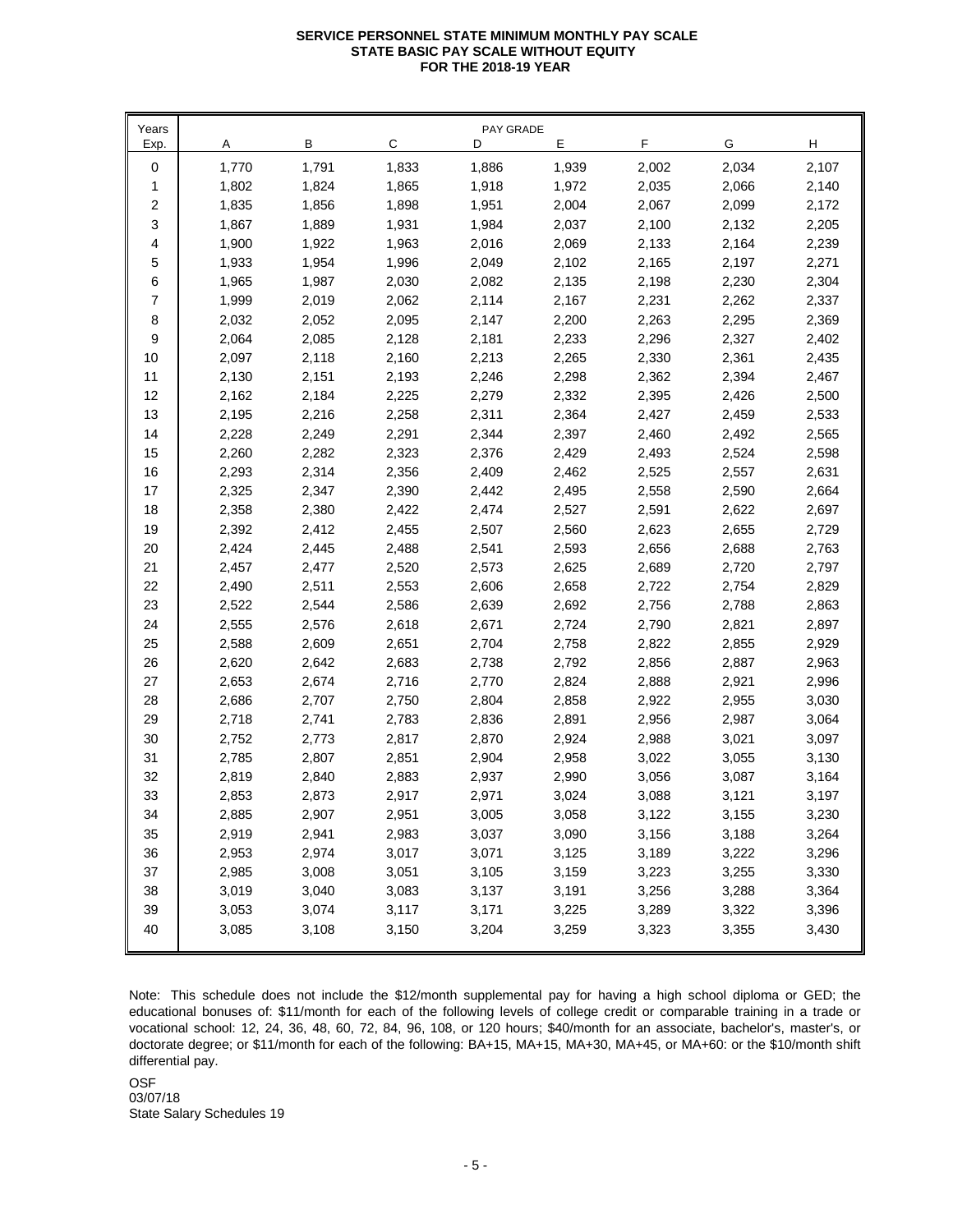## **SERVICE PERSONNEL STATE MINIMUM MONTHLY PAY SCALE STATE EQUITY SUPPLEMENT PAY SCALE FOR THE 2018-19 YEAR FOR THE 2018-19 YEAR**

| Years |     |     |     | PAY GRADE |     |     |     |     |
|-------|-----|-----|-----|-----------|-----|-----|-----|-----|
| Exp.  | Α   | в   | С   | D         | Е   | F   | G   | н   |
| 0     | 164 | 164 | 164 | 164       | 164 | 164 | 164 | 164 |
| 1     | 164 | 164 | 164 | 164       | 164 | 164 | 164 | 164 |
| 2     | 164 | 164 | 164 | 164       | 164 | 164 | 164 | 164 |
| 3     | 164 | 164 | 164 | 164       | 164 | 164 | 164 | 164 |
| 4     | 164 | 164 | 164 | 164       | 164 | 164 | 164 | 164 |
| 5     | 164 | 164 | 164 | 164       | 164 | 164 | 164 | 164 |
| 6     | 164 | 164 | 164 | 164       | 164 | 164 | 164 | 164 |
| 7     | 164 | 164 | 164 | 164       | 164 | 164 | 164 | 164 |
| 8     | 164 | 164 | 164 | 164       | 164 | 164 | 164 | 164 |
| 9     | 164 | 164 | 164 | 164       | 164 | 164 | 164 | 164 |
| 10    | 164 | 164 | 164 | 164       | 164 | 164 | 164 | 164 |
| 11    | 164 | 164 | 164 | 164       | 164 | 164 | 164 | 164 |
| 12    | 164 | 164 | 164 | 164       | 164 | 164 | 164 | 164 |
| 13    | 164 | 164 | 164 | 164       | 164 | 164 | 164 | 164 |
| 14    | 164 | 164 | 164 | 164       | 164 | 164 | 164 | 164 |
| 15    | 164 | 164 | 164 | 164       | 164 | 164 | 164 | 164 |
| 16    | 164 | 164 | 164 | 164       | 164 | 164 | 164 | 164 |
| 17    | 164 | 164 | 164 | 164       | 164 | 164 | 164 | 164 |
| 18    | 164 | 164 | 164 | 164       | 164 | 164 | 164 | 164 |
| 19    | 164 | 164 | 164 | 164       | 164 | 164 | 164 | 164 |
| 20    | 164 | 164 | 164 | 164       | 164 | 164 | 164 | 164 |
| 21    | 164 | 164 | 164 | 164       | 164 | 164 | 164 | 164 |
| 22    | 164 | 164 | 164 | 164       | 164 | 164 | 164 | 164 |
| 23    | 164 | 164 | 164 | 164       | 164 | 164 | 164 | 164 |
| 24    | 164 | 164 | 164 | 164       | 164 | 164 | 164 | 164 |
| 25    | 164 | 164 | 164 | 164       | 164 | 164 | 164 | 164 |
| 26    | 164 | 164 | 164 | 164       | 164 | 164 | 164 | 164 |
| 27    | 164 | 164 | 164 | 164       | 164 | 164 | 164 | 164 |
| 28    | 164 | 164 | 164 | 164       | 164 | 164 | 164 | 164 |
| 29    | 164 | 164 | 164 | 164       | 164 | 164 | 164 | 164 |
| 30    | 164 | 164 | 164 | 164       | 164 | 164 | 164 | 164 |
| 31    | 164 | 164 | 164 | 164       | 164 | 164 | 164 | 164 |
| 32    | 164 | 164 | 164 | 164       | 164 | 164 | 164 | 164 |
| 33    | 164 | 164 | 164 | 164       | 164 | 164 | 164 | 164 |
| 34    | 164 | 164 | 164 | 164       | 164 | 164 | 164 | 164 |
| 35    | 164 | 164 | 164 | 164       | 164 | 164 | 164 | 164 |
| 36    | 164 | 164 | 164 | 164       | 164 | 164 | 164 | 164 |
| 37    | 164 | 164 | 164 | 164       | 164 | 164 | 164 | 164 |
| 38    | 164 | 164 | 164 | 164       | 164 | 164 | 164 | 164 |
| 39    | 164 | 164 | 164 | 164       | 164 | 164 | 164 | 164 |
| 40    | 164 | 164 | 164 | 164       | 164 | 164 | 164 | 164 |
|       |     |     |     |           |     |     |     |     |

Note: This schedule does not include the \$12/month supplemental pay for having a high school diploma or GED; the educational bonuses of: \$11/month for each of the following levels of college credit or comparable training in a trade or vocational school: 12, 24, 36, 48, 60, 72, 84, 96, 108, or 120 hours; \$40/month for an associate, bachelor's, master's, or doctorate degree; or \$11/month for each of the following: BA+15, MA+15, MA+30, MA+45, or MA+60: or the \$10/month shift differential pay.

OSF State Salary Schedules 19 03/07/18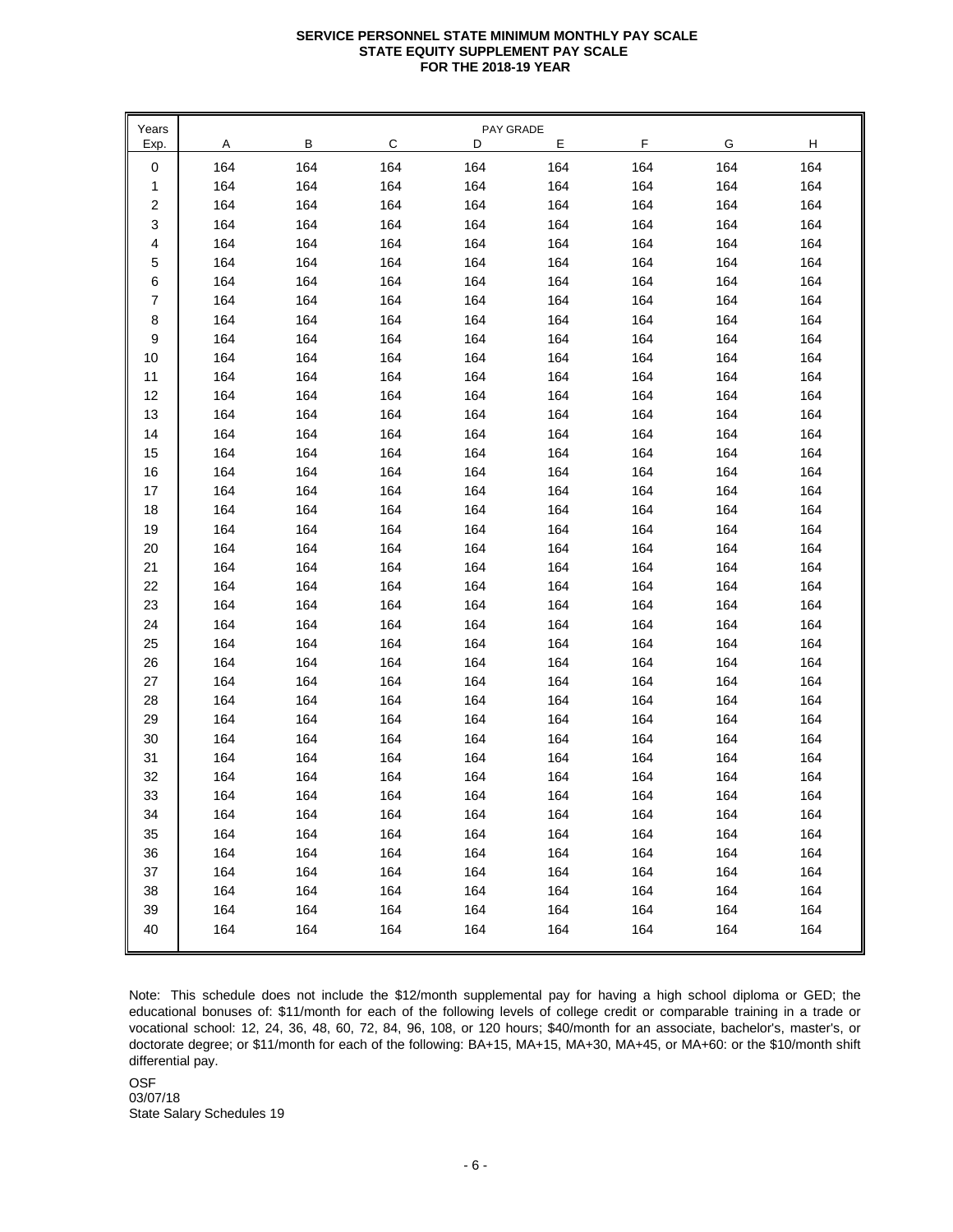# **SERVICE PERSONNEL STATE MINIMUM MONTHLY PAY SCALE TOTAL MINIMUM REQUIRED PAY SCALE (BASIC PLUS EQUITY) FOR THE 2018-19 YEAR**

| Years       |       |       |       | PAY GRADE |       |       |       |       |
|-------------|-------|-------|-------|-----------|-------|-------|-------|-------|
| Exp.        | A     | В     | С     | D         | Е     | F     | G     | н     |
| $\mathbf 0$ | 1,934 | 1,955 | 1,997 | 2,050     | 2,103 | 2,166 | 2,198 | 2,271 |
| 1           | 1,966 | 1,988 | 2,029 | 2,082     | 2,136 | 2,199 | 2,230 | 2,304 |
| 2           | 1,999 | 2,020 | 2,062 | 2,115     | 2,168 | 2,231 | 2,263 | 2,336 |
| 3           | 2,031 | 2,053 | 2,095 | 2,148     | 2,201 | 2,264 | 2,296 | 2,369 |
| 4           | 2,064 | 2,086 | 2,127 | 2,180     | 2,233 | 2,297 | 2,328 | 2,403 |
| 5           | 2,097 | 2,118 | 2,160 | 2,213     | 2,266 | 2,329 | 2,361 | 2,435 |
| 6           | 2,129 | 2,151 | 2,194 | 2,246     | 2,299 | 2,362 | 2,394 | 2,468 |
| 7           | 2,163 | 2,183 | 2,226 | 2,278     | 2,331 | 2,395 | 2,426 | 2,501 |
| 8           | 2,196 | 2,216 | 2,259 | 2,311     | 2,364 | 2,427 | 2,459 | 2,533 |
| 9           | 2,228 | 2,249 | 2,292 | 2,345     | 2,397 | 2,460 | 2,491 | 2,566 |
| 10          | 2,261 | 2,282 | 2,324 | 2,377     | 2,429 | 2,494 | 2,525 | 2,599 |
| 11          | 2,294 | 2,315 | 2,357 | 2,410     | 2,462 | 2,526 | 2,558 | 2,631 |
| 12          | 2,326 | 2,348 | 2,389 | 2,443     | 2,496 | 2,559 | 2,590 | 2,664 |
| 13          | 2,359 | 2,380 | 2,422 | 2,475     | 2,528 | 2,591 | 2,623 | 2,697 |
| 14          | 2,392 | 2,413 | 2,455 | 2,508     | 2,561 | 2,624 | 2,656 | 2,729 |
| 15          | 2,424 | 2,446 | 2,487 | 2,540     | 2,593 | 2,657 | 2,688 | 2,762 |
| 16          | 2,457 | 2,478 | 2,520 | 2,573     | 2,626 | 2,689 | 2,721 | 2,795 |
| 17          | 2,489 | 2,511 | 2,554 | 2,606     | 2,659 | 2,722 | 2,754 | 2,828 |
| 18          | 2,522 | 2,544 | 2,586 | 2,638     | 2,691 | 2,755 | 2,786 | 2,861 |
| 19          | 2,556 | 2,576 | 2,619 | 2,671     | 2,724 | 2,787 | 2,819 | 2,893 |
| 20          | 2,588 | 2,609 | 2,652 | 2,705     | 2,757 | 2,820 | 2,852 | 2,927 |
| 21          | 2,621 | 2,641 | 2,684 | 2,737     | 2,789 | 2,853 | 2,884 | 2,961 |
| 22          | 2,654 | 2,675 | 2,717 | 2,770     | 2,822 | 2,886 | 2,918 | 2,993 |
| 23          | 2,686 | 2,708 | 2,750 | 2,803     | 2,856 | 2,920 | 2,952 | 3,027 |
| 24          | 2,719 | 2,740 | 2,782 | 2,835     | 2,888 | 2,954 | 2,985 | 3,061 |
| 25          | 2,752 | 2,773 | 2,815 | 2,868     | 2,922 | 2,986 | 3,019 | 3,093 |
| 26          | 2,784 | 2,806 | 2,847 | 2,902     | 2,956 | 3,020 | 3,051 | 3,127 |
| 27          | 2,817 | 2,838 | 2,880 | 2,934     | 2,988 | 3,052 | 3,085 | 3,160 |
| 28          | 2,850 | 2,871 | 2,914 | 2,968     | 3,022 | 3,086 | 3,119 | 3,194 |
| 29          | 2,882 | 2,905 | 2,947 | 3,000     | 3,055 | 3,120 | 3,151 | 3,228 |
| 30          | 2,916 | 2,937 | 2,981 | 3,034     | 3,088 | 3,152 | 3,185 | 3,261 |
| 31          | 2,949 | 2,971 | 3,015 | 3,068     | 3,122 | 3,186 | 3,219 | 3,294 |
| 32          | 2,983 | 3,004 | 3,047 | 3,101     | 3,154 | 3,220 | 3,251 | 3,328 |
| 33          | 3,017 | 3,037 | 3,081 | 3,135     | 3,188 | 3,252 | 3,285 | 3,361 |
| 34          | 3,049 | 3,071 | 3,115 | 3,169     | 3,222 | 3,286 | 3,319 | 3,394 |
| 35          | 3,083 | 3,105 | 3,147 | 3,201     | 3,254 | 3,320 | 3,352 | 3,428 |
| 36          | 3,117 | 3,138 | 3,181 | 3,235     | 3,289 | 3,353 | 3,386 | 3,460 |
| 37          | 3,149 | 3,172 | 3,215 | 3,269     | 3,323 | 3,387 | 3,419 | 3,494 |
| 38          | 3,183 | 3,204 | 3,247 | 3,301     | 3,355 | 3,420 | 3,452 | 3,528 |
| 39          | 3,217 | 3,238 | 3,281 | 3,335     | 3,389 | 3,453 | 3,486 | 3,560 |
| 40          | 3,249 | 3,272 | 3,314 | 3,368     | 3,423 | 3,487 | 3,519 | 3,594 |

Note: This schedule does not include the \$12/month supplemental pay for having a high school diploma or GED; the educational bonuses of: \$11/month for each of the following levels of college credit or comparable training in a trade or vocational school: 12, 24, 36, 48, 60, 72, 84, 96, 108, or 120 hours; \$40/month for an associate, bachelor's, master's, or doctorate degree; or \$11/month for each of the following: BA+15, MA+15, MA+30, MA+45, or MA+60: or the \$10/month shift differential pay.

OSF State Salary Schedules 19 03/07/18